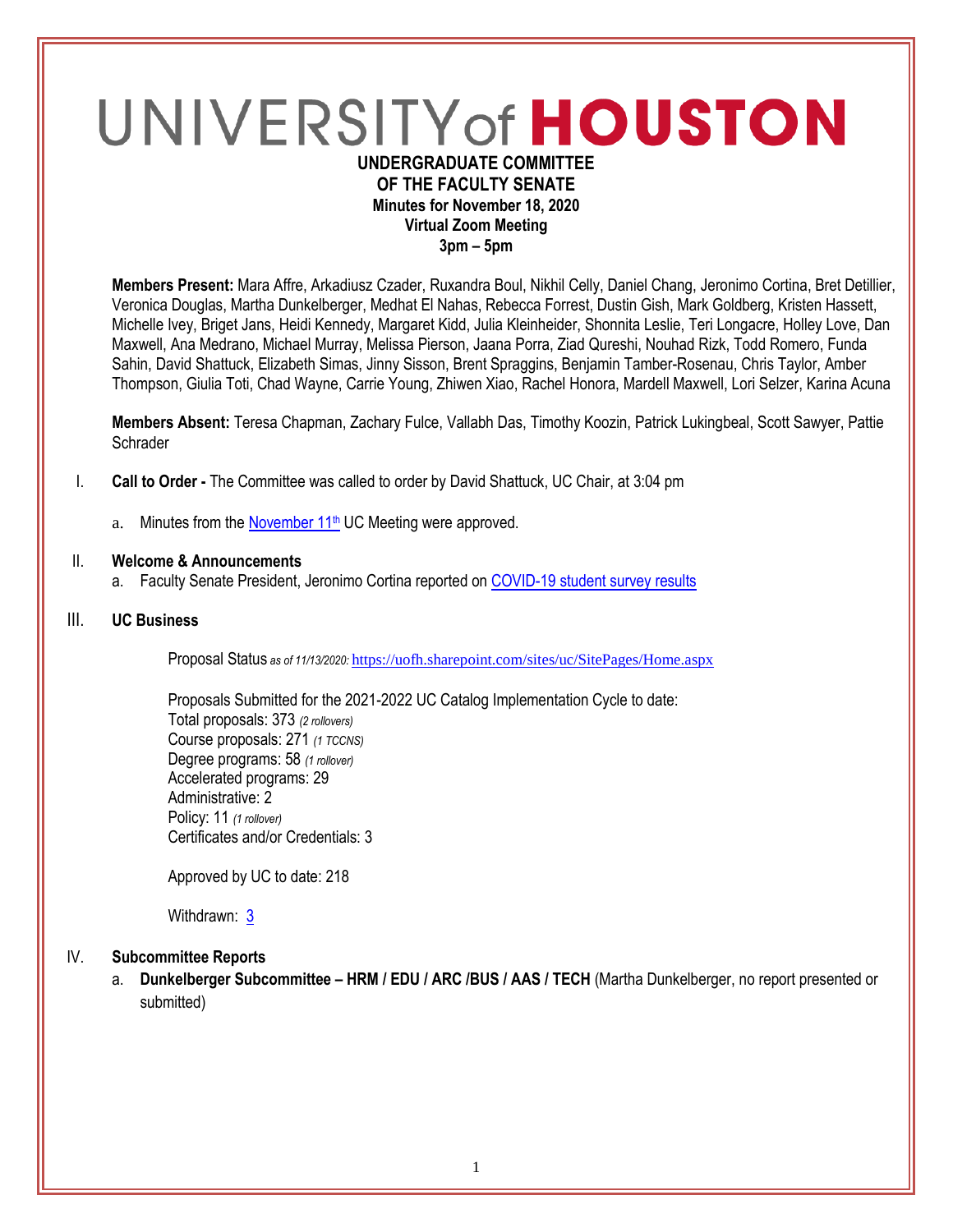| b. Forrest Subcommittee - CLASS = COMM / HHP (Rebecca Forrest, presented and submitted a report)                                                                                                                                                                                                                                                                                                                                                                    |                                                                                                                                                                                                                                                                                                                                                                                                                                                                                                                                                                                                                                                                                                                                                                                                                                                                                                                                                                                                                         |                                                                                                                                                                                                                                                                                                                                                                                                                                                                                                                                                                                                                                                                                                            |
|---------------------------------------------------------------------------------------------------------------------------------------------------------------------------------------------------------------------------------------------------------------------------------------------------------------------------------------------------------------------------------------------------------------------------------------------------------------------|-------------------------------------------------------------------------------------------------------------------------------------------------------------------------------------------------------------------------------------------------------------------------------------------------------------------------------------------------------------------------------------------------------------------------------------------------------------------------------------------------------------------------------------------------------------------------------------------------------------------------------------------------------------------------------------------------------------------------------------------------------------------------------------------------------------------------------------------------------------------------------------------------------------------------------------------------------------------------------------------------------------------------|------------------------------------------------------------------------------------------------------------------------------------------------------------------------------------------------------------------------------------------------------------------------------------------------------------------------------------------------------------------------------------------------------------------------------------------------------------------------------------------------------------------------------------------------------------------------------------------------------------------------------------------------------------------------------------------------------------|
| The following proposals were presented, discussed and approved by UC in vote:                                                                                                                                                                                                                                                                                                                                                                                       |                                                                                                                                                                                                                                                                                                                                                                                                                                                                                                                                                                                                                                                                                                                                                                                                                                                                                                                                                                                                                         |                                                                                                                                                                                                                                                                                                                                                                                                                                                                                                                                                                                                                                                                                                            |
| <b>UC 2102 20F</b>                                                                                                                                                                                                                                                                                                                                                                                                                                                  | ASLI 2335 - Multiculturalism & Diversity in ASL Interpreting                                                                                                                                                                                                                                                                                                                                                                                                                                                                                                                                                                                                                                                                                                                                                                                                                                                                                                                                                            | <b>Communication Sciences and</b><br><b>Disorders</b>                                                                                                                                                                                                                                                                                                                                                                                                                                                                                                                                                                                                                                                      |
| <b>UC 2195 20F</b><br><b>UC 2196 20F</b><br><b>UC 2194 20F</b><br><b>UC 2104 20F</b>                                                                                                                                                                                                                                                                                                                                                                                | Human Nutrition and Foods (ACEND Track), BS<br>Human Nutrition and Foods (Nutrition and Fitness Track), BS<br>Nutrition, Minor<br>Program Grade Requirement for Pre-ASLI and ASLI Majors                                                                                                                                                                                                                                                                                                                                                                                                                                                                                                                                                                                                                                                                                                                                                                                                                                | Health and Human Performance<br><b>Health and Human Performance</b><br>Health and Human Performance<br><b>Communication Sciences and</b><br><b>Disorders</b>                                                                                                                                                                                                                                                                                                                                                                                                                                                                                                                                               |
| Ivey Subcommittee - TECH / HOBBY / HON / NSM / CLASS = SOC (Michelle Ivey, presented and submitted a report)<br>C.                                                                                                                                                                                                                                                                                                                                                  |                                                                                                                                                                                                                                                                                                                                                                                                                                                                                                                                                                                                                                                                                                                                                                                                                                                                                                                                                                                                                         |                                                                                                                                                                                                                                                                                                                                                                                                                                                                                                                                                                                                                                                                                                            |
| The following proposals were presented, discussed and approved by UC in vote:                                                                                                                                                                                                                                                                                                                                                                                       |                                                                                                                                                                                                                                                                                                                                                                                                                                                                                                                                                                                                                                                                                                                                                                                                                                                                                                                                                                                                                         |                                                                                                                                                                                                                                                                                                                                                                                                                                                                                                                                                                                                                                                                                                            |
| From November 11, 2020 Report                                                                                                                                                                                                                                                                                                                                                                                                                                       |                                                                                                                                                                                                                                                                                                                                                                                                                                                                                                                                                                                                                                                                                                                                                                                                                                                                                                                                                                                                                         |                                                                                                                                                                                                                                                                                                                                                                                                                                                                                                                                                                                                                                                                                                            |
| <b>UC 1849 20F</b>                                                                                                                                                                                                                                                                                                                                                                                                                                                  | <b>Energy and Sustainability Curriculum Update</b>                                                                                                                                                                                                                                                                                                                                                                                                                                                                                                                                                                                                                                                                                                                                                                                                                                                                                                                                                                      | <b>Honors College</b>                                                                                                                                                                                                                                                                                                                                                                                                                                                                                                                                                                                                                                                                                      |
| From November 18, 2020 Report                                                                                                                                                                                                                                                                                                                                                                                                                                       |                                                                                                                                                                                                                                                                                                                                                                                                                                                                                                                                                                                                                                                                                                                                                                                                                                                                                                                                                                                                                         |                                                                                                                                                                                                                                                                                                                                                                                                                                                                                                                                                                                                                                                                                                            |
| <b>UC 2145 20F</b><br><b>UC 2142 20F</b><br><b>UC 2143 20F</b><br><b>UC 2144 20F</b><br><b>UC 2146 20F</b><br><b>UC 1923 20F</b><br><b>UC 1925 20F</b><br><b>UC 1926 20F</b><br><b>UC 1929 20F</b><br><b>UC 1930 20F</b><br><b>UC 1932 20F</b><br><b>UC 1935 20F</b><br>UC 1937 20F<br><b>UC 1939 20F</b><br><b>UC 1940 20F</b><br><b>UC 1942 20F</b><br><b>UC 1944 20F</b><br><b>UC 1945 20F</b><br><b>UC 1947 20F</b><br><b>UC 1948 20F</b><br><b>UC 1946 20F</b> | COSC 4393 - Digital Image Processing<br>COSC 4372 - Fundamentals of Medical Imaging<br>COSC 4377 - Introduction To Computer Networks<br>COSC 4390 - Internet Computing<br>COSC 4394 - Physical Computing for Image Analytics<br>POLC 1311 - Public Policy Laboratory<br>POLC 2312 - Introduction to Economics and Policy Analysis<br>POLC 3313 - Contemporary Political Philosophy and Policy<br>POLC 3314 - Leadership and Public Policy<br>POLC 3315 - Policy Research Methods: Statistics and Regr<br>POLC 3322 - Public Policy Analysis: Theory and Practice<br>POLC 3341 - State Authority and Freedom<br>POLC 4323 - Data Analytics and Visualization<br>POLC 4324 - Game Theory for Policy Analysis<br>POLC 4325 - Advanced Policy Research Methods<br>POLC 4344 - Policy and Global Justice<br>POLC 4349 - Elizabeth D. Rockwell Center Ethics and Leader<br>POLC 4390 - Public Policy Internship<br>POLC 4397 - Selected Topics in Public Policy<br>POLC 4398 - Independent Study<br>POLC 4399 - Senior Thesis | <b>Computer Science</b><br><b>Computer Science</b><br><b>Computer Science</b><br><b>Computer Science</b><br><b>Computer Science</b><br>Hobby School of Public Affairs<br>Hobby School of Public Affairs<br>Hobby School of Public Affairs<br><b>Hobby School of Public Affairs</b><br>Hobby School of Public Affairs<br>Hobby School of Public Affairs<br>Hobby School of Public Affairs<br>Hobby School of Public Affairs<br>Hobby School of Public Affairs<br>Hobby School of Public Affairs<br>Hobby School of Public Affairs<br>Hobby School of Public Affairs<br>Hobby School of Public Affairs<br>Hobby School of Public Affairs<br>Hobby School of Public Affairs<br>Hobby School of Public Affairs |
| <b>UC 2051 20F</b><br><b>UC 2052 20F</b>                                                                                                                                                                                                                                                                                                                                                                                                                            | Public Policy, BA<br>Public Policy, BS                                                                                                                                                                                                                                                                                                                                                                                                                                                                                                                                                                                                                                                                                                                                                                                                                                                                                                                                                                                  | Hobby School of Public Affairs<br>Hobby School of Public Affairs                                                                                                                                                                                                                                                                                                                                                                                                                                                                                                                                                                                                                                           |
| The following proposal was withdrawn by the submitter:                                                                                                                                                                                                                                                                                                                                                                                                              |                                                                                                                                                                                                                                                                                                                                                                                                                                                                                                                                                                                                                                                                                                                                                                                                                                                                                                                                                                                                                         |                                                                                                                                                                                                                                                                                                                                                                                                                                                                                                                                                                                                                                                                                                            |
| <b>UC 1941 20F</b>                                                                                                                                                                                                                                                                                                                                                                                                                                                  | POLC 4343 - Race, Gender, and Politics                                                                                                                                                                                                                                                                                                                                                                                                                                                                                                                                                                                                                                                                                                                                                                                                                                                                                                                                                                                  | Hobby School of Public Affairs                                                                                                                                                                                                                                                                                                                                                                                                                                                                                                                                                                                                                                                                             |
| Love Subcommittee - CCS / ECON / NSM / BUS / HON (Holley Love, no report presented or submitted)<br>d.                                                                                                                                                                                                                                                                                                                                                              |                                                                                                                                                                                                                                                                                                                                                                                                                                                                                                                                                                                                                                                                                                                                                                                                                                                                                                                                                                                                                         |                                                                                                                                                                                                                                                                                                                                                                                                                                                                                                                                                                                                                                                                                                            |
| Medrano Subcommittee - BUS / CLASS = ENG, HHP, HS, HIS (Anna Medrano, no report presented or submitted)<br>е.                                                                                                                                                                                                                                                                                                                                                       |                                                                                                                                                                                                                                                                                                                                                                                                                                                                                                                                                                                                                                                                                                                                                                                                                                                                                                                                                                                                                         |                                                                                                                                                                                                                                                                                                                                                                                                                                                                                                                                                                                                                                                                                                            |

2